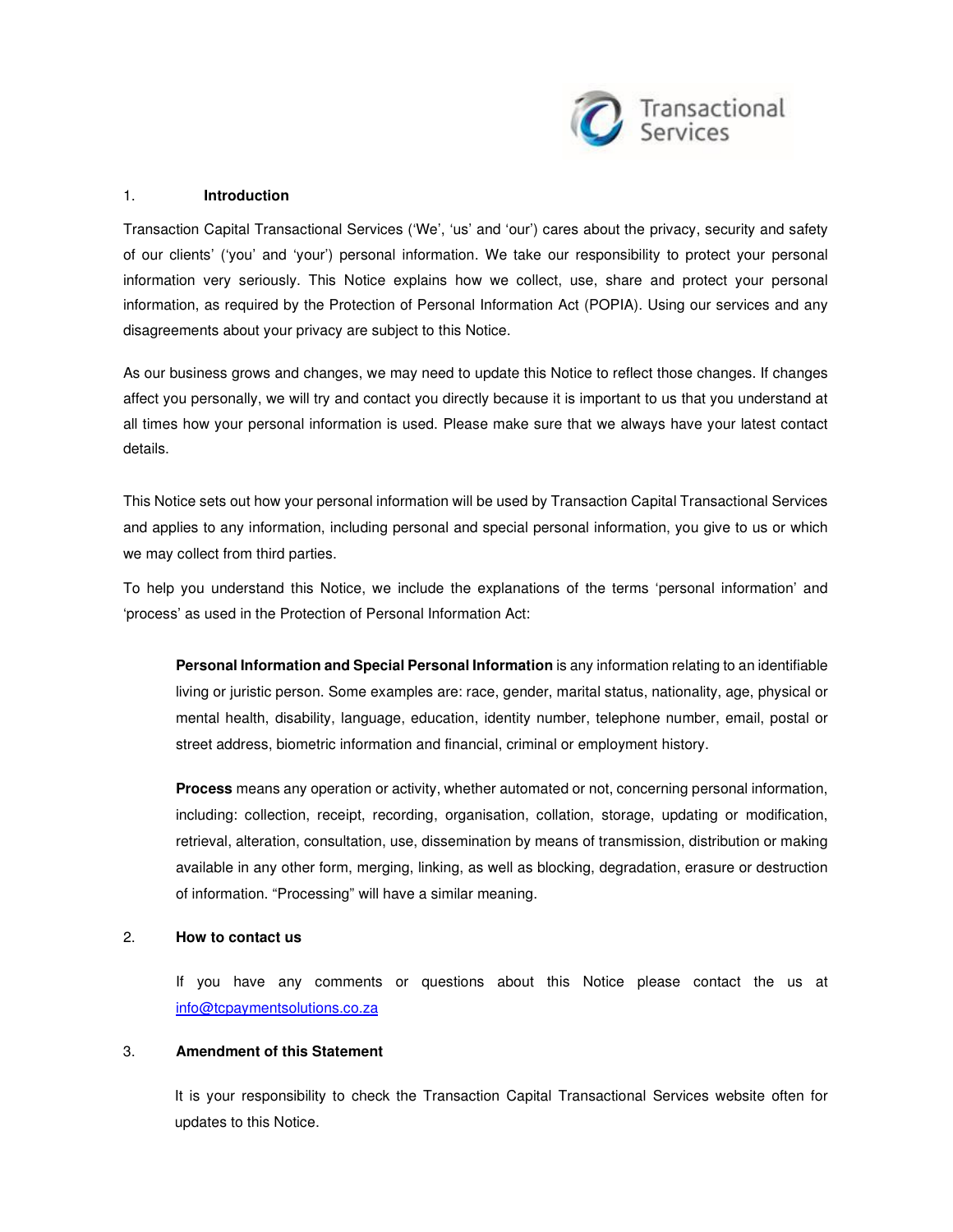# 4. **Privacy and indemnity**

- 4.1. Transaction Capital Transactional Services takes your privacy and the protection of your personal information very seriously, and we will only use your personal information in accordance with this Notice and applicable data protection legislation. It is important that you take all necessary and appropriate steps to protect your personal information yourself (for example, by ensuring that all passwords and access codes are kept secure).
- 4.2. We have implemented reasonable technical and operational measures to keep your personal information secure.
- 4.3. You hereby indemnify and hold Transaction Capital Transactional Services harmless from any loss, damages or injury that you may incur as a result of any unintentional disclosures of your personal information to unauthorised persons or the provision of incorrect or incomplete personal information to Transaction Capital Transactional Services.

# 5. **Information which we may collect about you**

- 5.1. We may collect the following information about you:
	- 5.1.1. your name, bank details, company details, vat/tax number, transactional records, account information, and financial information
	- 5.1.2. records of correspondence or enquiries from you or anyone acting on your behalf;
	- 5.1.3. details of any contracts and transactions;
- 5.2. Where you provide us with the personal information of third parties you should take steps to inform the third party that you need to disclose their details to us, identifying us. We will process their personal information in accordance with this Notice.

# 6. **How we collect information**

- 6.1. You may provide personal information to us either directly or indirectly (via third parties) by/when using our products and services or requesting further information about our products and services, whether in writing, through our website, over the telephone or any other means.
- 6.2. We may also collect your personal information from our group entities and its partners, service providers, vendors, banks or other third parties that may hold such information.

6.3 Some information is automatically collected:

When you use any of our digital channels like websites and apps, we receive and store information generated by your activities (usage data gathered by cookies) and other information that are automatically collected from your browser or mobile device. Cookies help us learn how well our site, services and tools perform in different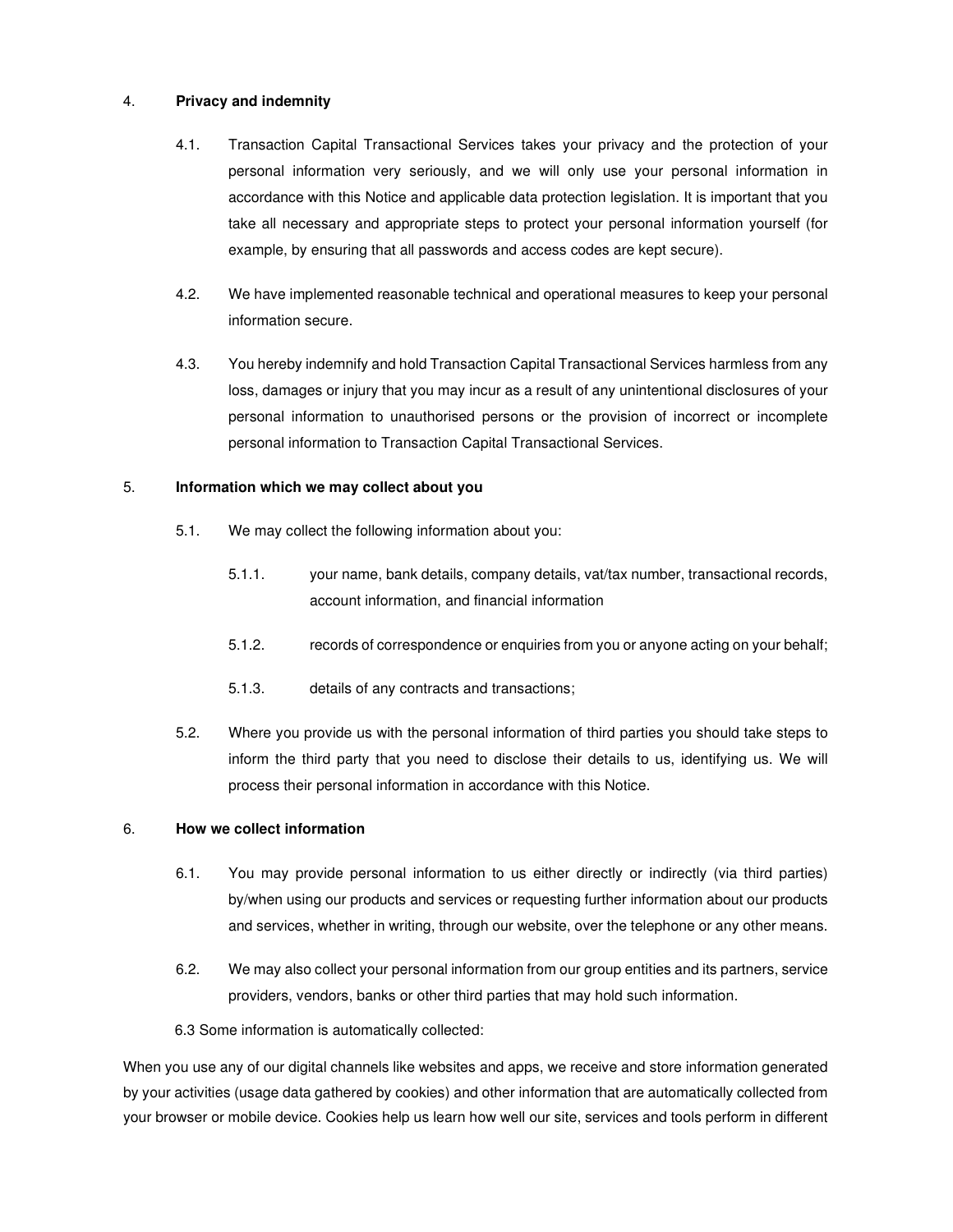locations. We also use cookies to understand, improve, and research products, features, and services, including when you access Transaction Capital Transactional Services from other websites, applications, or devices such as your work computer or your mobile device. Most of this data is generally not personally identifiable. However, some of this data, either alone or when linked with other information, may allow your identity to be discovered. We treat this combined data as personal information and we protect it accordingly.

6.3.1 Cookies are small text files that are created when you view a website. They gather usage data which includes information about the sites you visited, the number of times you visit, the date, time and length of your visit, which products or services you viewed and which areas of the site you visited. We may assign you one or more unique identifiers to help keep track of your future visits. We may use first-party or third-party cookies and web beacons to deliver content, including content relevant to your interests, on our sites or on third party sites. This includes using technologies to understand the usefulness to you of the content that has been delivered to you.

6.3.2 Other information automatically collected may include your IP address, preferred language, geographic location, operating system and computer platform.

#### 7. **Use of information collected**

- 7.1. We may use, transfer, share and disclose your personal information for the purposes of:
	- 7.1.1. providing you with the services, products or offerings you have requested, and keeping you informed
	- 7.1.2. enriching the accuracy and quality of our data;
	- 7.1.3. managing your account or contract/relationship with us;
	- 7.1.4. detecting and preventing fraud and money laundering and/or in the interest of security and crime prevention;
	- 7.1.5. assessing and dealing with complaints and requests;
	- 7.1.6. operational, marketing, auditing, legal and record keeping requirements;
	- 7.1.7. identifying you, verifying your identity or the identity of your beneficial owner;
	- 7.1.8. transferring or processing your personal information outside of the Republic of South Africa to such countries that may not offer the same level of data protection as the Republic of South Africa;
	- 7.1.9. complying with applicable laws, including lawful requests for information received from law enforcement, regulators and tax collection agencies;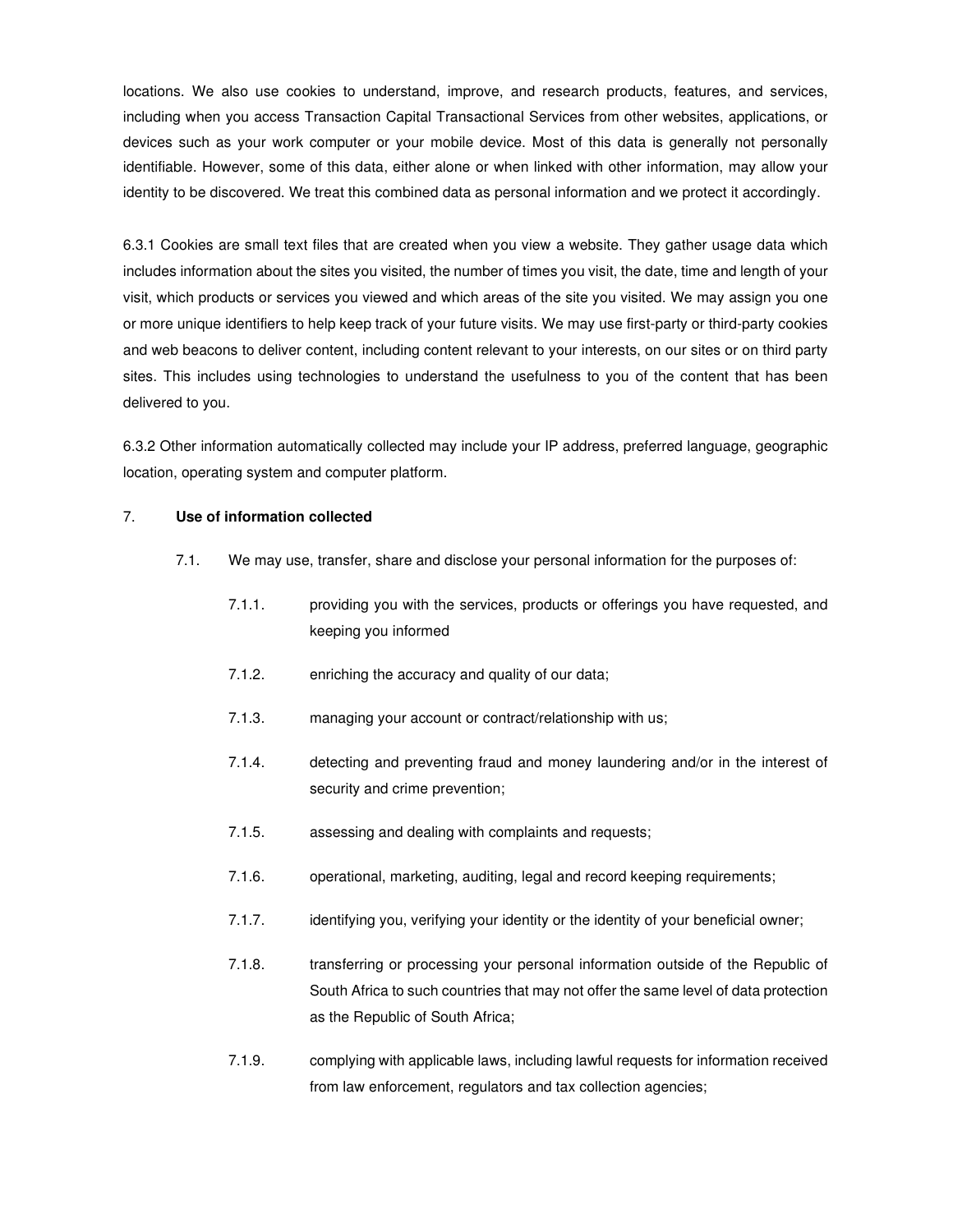- 7.1.10. recording and/or monitoring your telephone calls and electronic communications to/with Transaction Capital Transactional Services in order to process instructions and requests;
- 7.1.11. conducting market research and providing you with information about Transaction Capital Transactional Services' products or services from time to time via our website, email, telephone or other means;
- 7.1.12. disclosing your personal information to third parties for reasons set out in this Notice or where it is not unlawful to do so;
- 7.1.13. monitoring, keeping record of and having access to all forms of correspondence or communications received by or sent from Transaction Capital Transactional Services or any of its employees, agents or contractors, including monitoring, recording and using as evidence all communications between you and Transaction Capital Transactional Services;
- 7.1.14. statistical, historical and research purposes;
- 7.1.15. data analytics and
- 7.1.16. processing third party payments and collections
- 7.2 We may from time to time (and at any time) contact you about services, products and offerings available from Transaction Capital Transactional Services or specific Group subsidiaries which we believe may be of interest to you, by email, phone, text or other electronic means, unless you have unsubscribed from receiving such communications. You can unsubscribe from receiving such communications by clicking here: https://unsub.tcmail.co.za/unsubscribe/check/

# 8. **Disclosure of your information**

Your personal information may be shared with other entities in the Transaction Capital Risk Services group, our agents and sub-contractors, partners, vendors and selected third parties, including banks, and service providers who process the information on our behalf for the purposes set-out in 7 above.

#### 9. **Retention of your information**

We may retain your personal information indefinitely, unless you object, in which case we will only retain it if we are permitted or required to do so in terms of applicable laws. However, as a general rule, we will retain your information in accordance with retention periods set out in applicable laws, unless we need to retain it for longer for a lawful purpose. (For example, for the purposes of complaints handling, legal processes and proceedings, statistical, historical or research purposes)